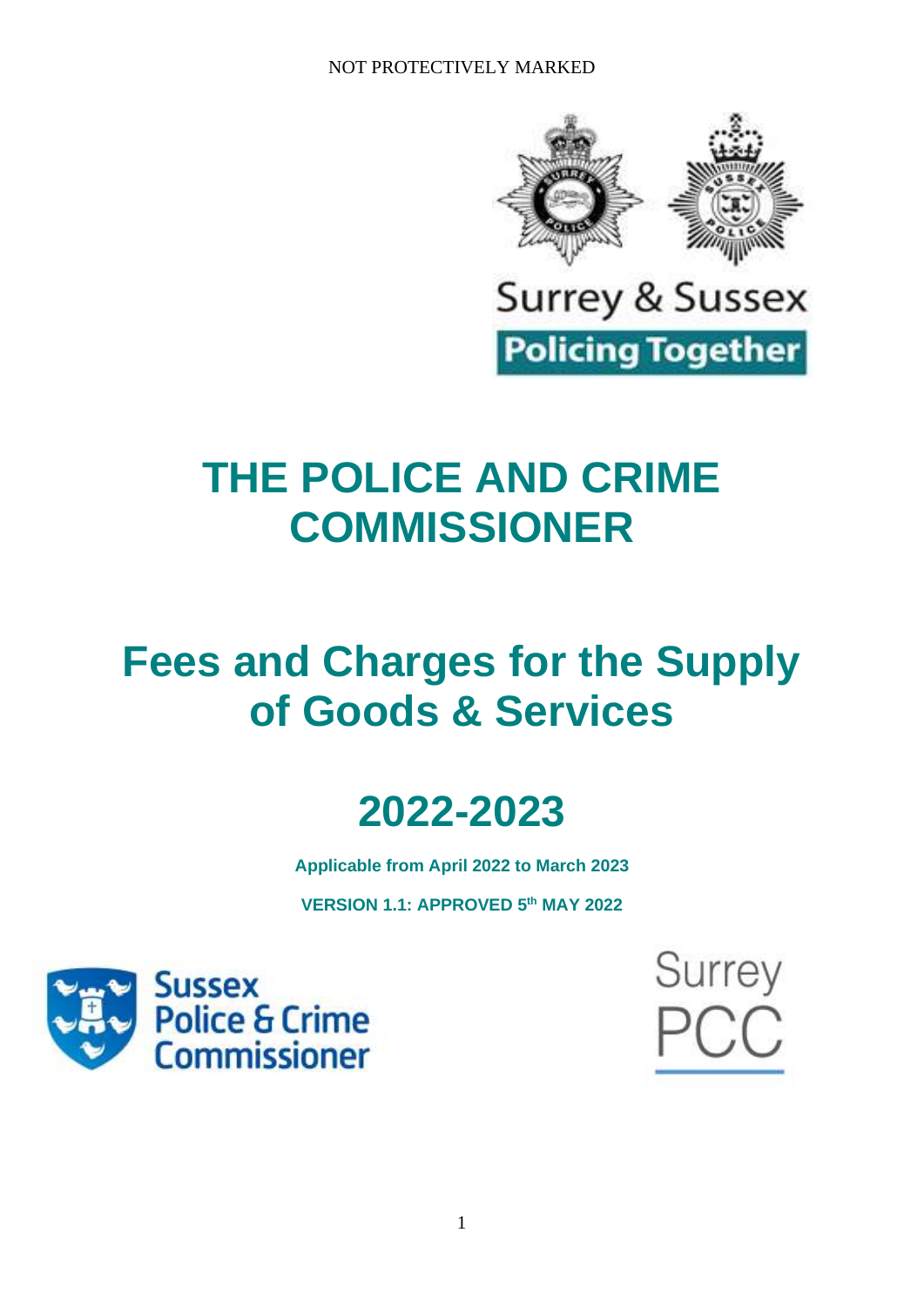## **Contents**

| ACCESS TO HEALTH RECORDS UNDER THE DATA PROTECTION ACT  14       |  |
|------------------------------------------------------------------|--|
|                                                                  |  |
| 2022/23 SECONDMENT OR ATTACHMENT NATIONAL ADMINISTRATION FEES 16 |  |
|                                                                  |  |
|                                                                  |  |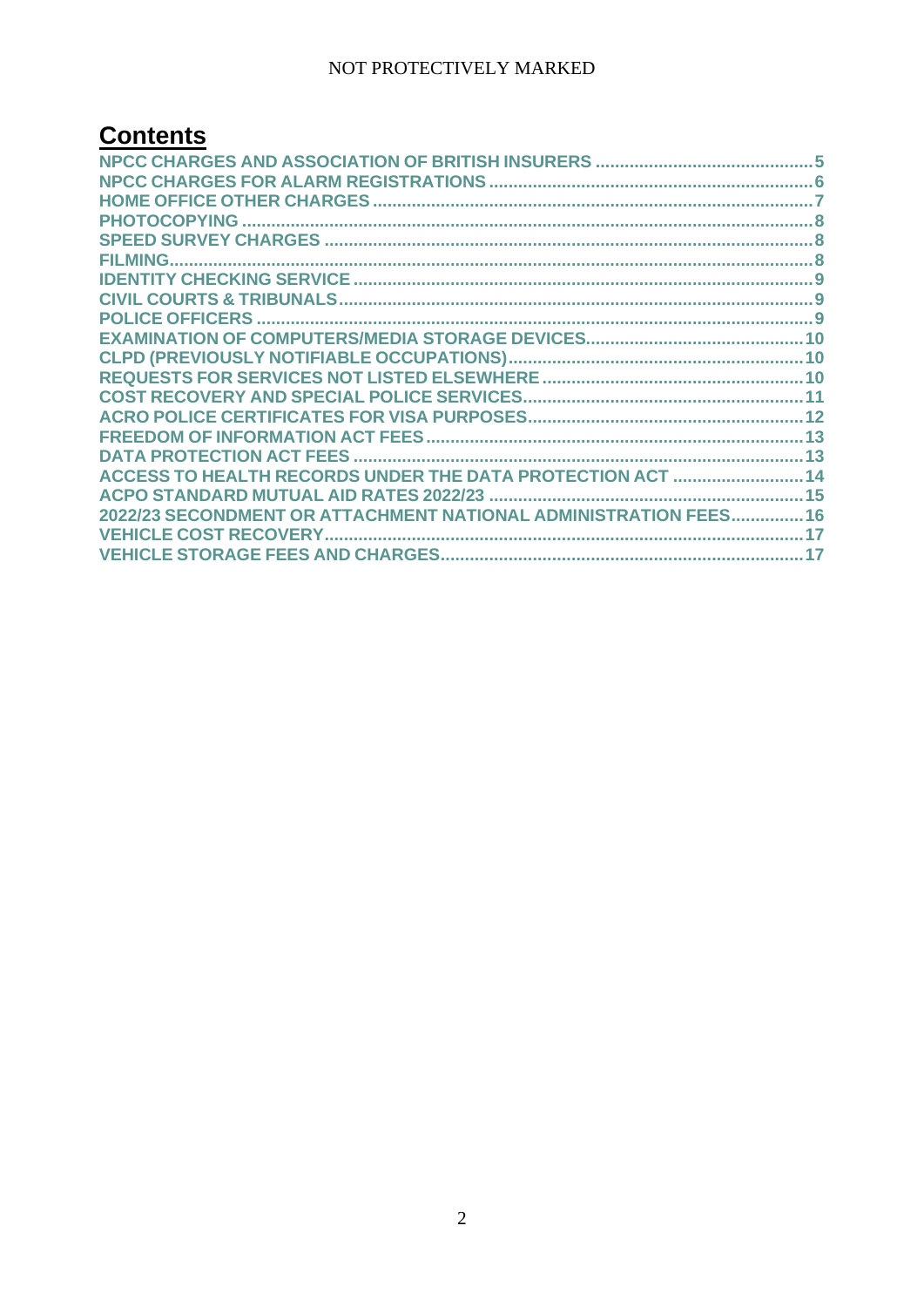## **NPCC ADVISED CHARGES**

The following tables list the NPCC recommended charges for common items provided by forces in England, Wales, and Northern Ireland

### **ACCIDENT REPORTS**

| <b>CHARGE</b>                                                                                   | <b>Revised</b><br>2022/23<br>£ |
|-------------------------------------------------------------------------------------------------|--------------------------------|
| Copy of Accident Report (full extract up to 30 pages)                                           | 106.50                         |
| Additional Pages for same incident (per page)                                                   | 4.70                           |
| Limited (RT Act details)                                                                        | 37.80                          |
| Copy of self-reporting/minor accident form                                                      | 37.80                          |
| Fatals - Accident Investigation report                                                          | 456.90                         |
| Fatals – Reconstruction video                                                                   | 91.10                          |
| Rough Data (per page)                                                                           | 30.40                          |
| Copy of Scale plan - other than in collision report                                             | 45.80                          |
| Copy of Police vehicle examination report (unless provided as full<br>extract)                  | 75.90                          |
| Copy of Collision Reconstruction Report (unless provided as full<br>extract) per page (max £50) | 4.70                           |

## **PHOTOGRAPHS**

| <b>CHARGE</b>                                   | <b>Revised</b><br>2022/23<br>£ |
|-------------------------------------------------|--------------------------------|
| From Digital Camera (per disc)                  | 22.40                          |
| A4 Index Sheet - Digital                        | 22.40                          |
| Copy of Photograph (first photo)                | 30.40                          |
| Copy of Photograph (Each subsequent photograph) | 3.50                           |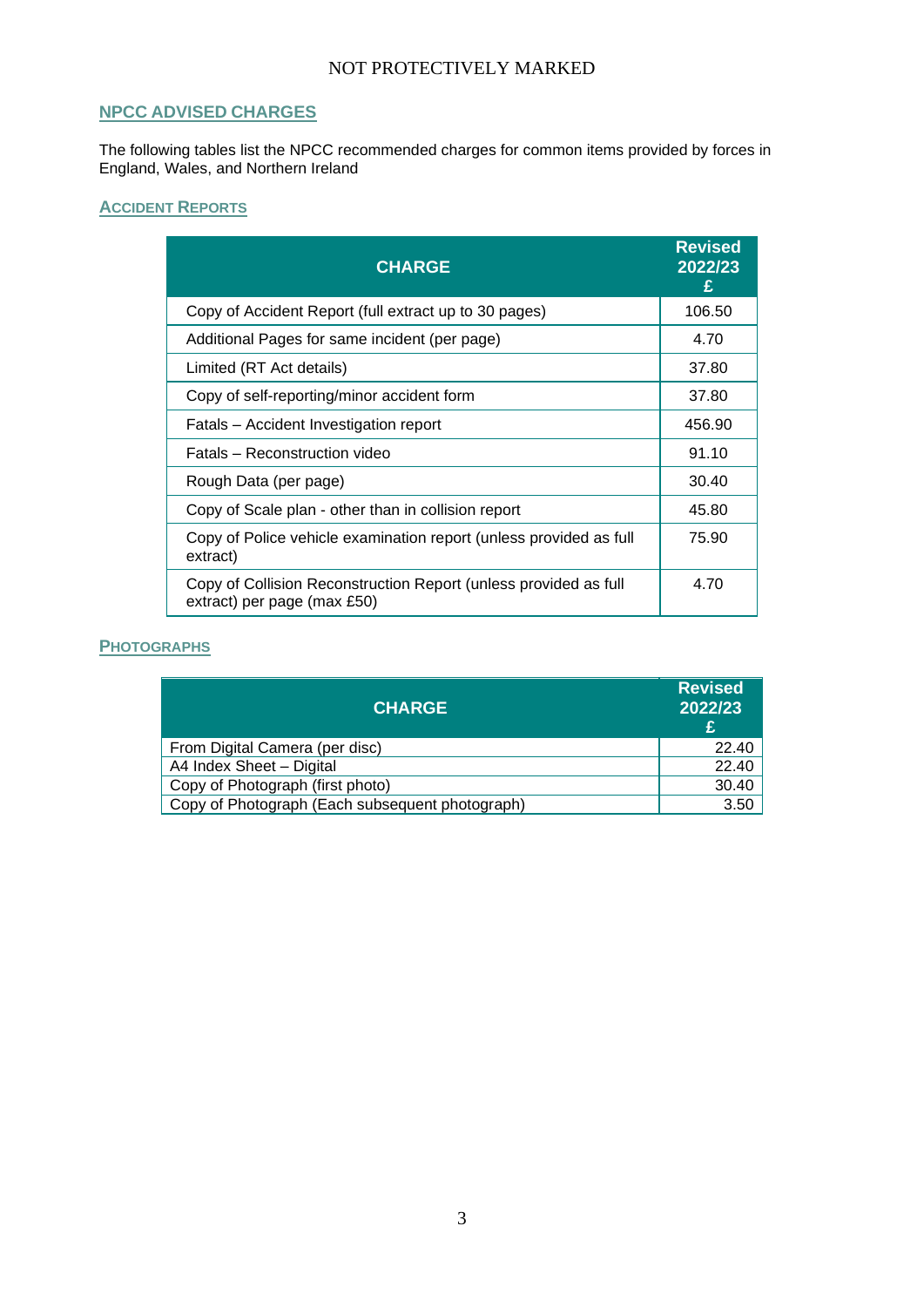## **STATEMENTS – OTHER THAN IN BOOKLETS**

| <b>CHARGE</b>                                                                         | <b>Revised</b><br>2022/23<br>£ |
|---------------------------------------------------------------------------------------|--------------------------------|
| Copy of Statements (up to 3 pages)                                                    | 39.10                          |
| Copy of Statements (additional pages)                                                 | 4.70                           |
| Copy of Witness Statement (witness agrees to disclosure of personal<br>details)       | 45.90                          |
| Copy of Witness Statement (witness not agreeing to disclosure of<br>personal details) | 60.90                          |
| Interview with Police Officer (per officer)                                           | 153.50                         |
| Request for Statement to be written by Police Officer                                 | 153.50                         |
| Copy of PIC Sheets (2nd copy)                                                         | 30.40                          |
| Copy of Interview Record (only where prepared during investigative<br>process)        | 60.90                          |
| Copy of VHS video tape (provision for CJS)                                            | 91.10                          |
| Copy of audio tape                                                                    | 91.30                          |
| Copy of CD/DVD                                                                        | 22.10                          |
| Copy of audio tapes (provision for CJS)                                               | 37.80                          |
| <b>Cancellation Charges</b>                                                           |                                |
| Abortive Search                                                                       | 36.40                          |
| Aborted Search – prior to search                                                      | 0.00                           |
| Aborted Search - post search                                                          | 36.40                          |
| Aborted Search - post search & prior to dispatch                                      | 87.70                          |

#### **FINGERPRINTING**

| <b>CHARGE</b>                    | <b>Revised</b><br>2022/23 |
|----------------------------------|---------------------------|
| One set                          | 85.80                     |
| Additional set thereafter (each) | 42.90                     |

## **OTHER REQUESTS FOR INFORMATION**

| <b>CHARGE</b>                                                                                                                                                    | <b>Revised</b><br>2022/23<br>£ |
|------------------------------------------------------------------------------------------------------------------------------------------------------------------|--------------------------------|
| Request for Disclosure of Information, not covered by other<br>Memorandums of Understanding, statutory, judicial, or other NPCC<br>agreements (up to two hours). | 96.50                          |
| Request for Disclosure of Information, additional hours (hours or part<br>thereof more than two hours, including redaction)                                      | 32.40                          |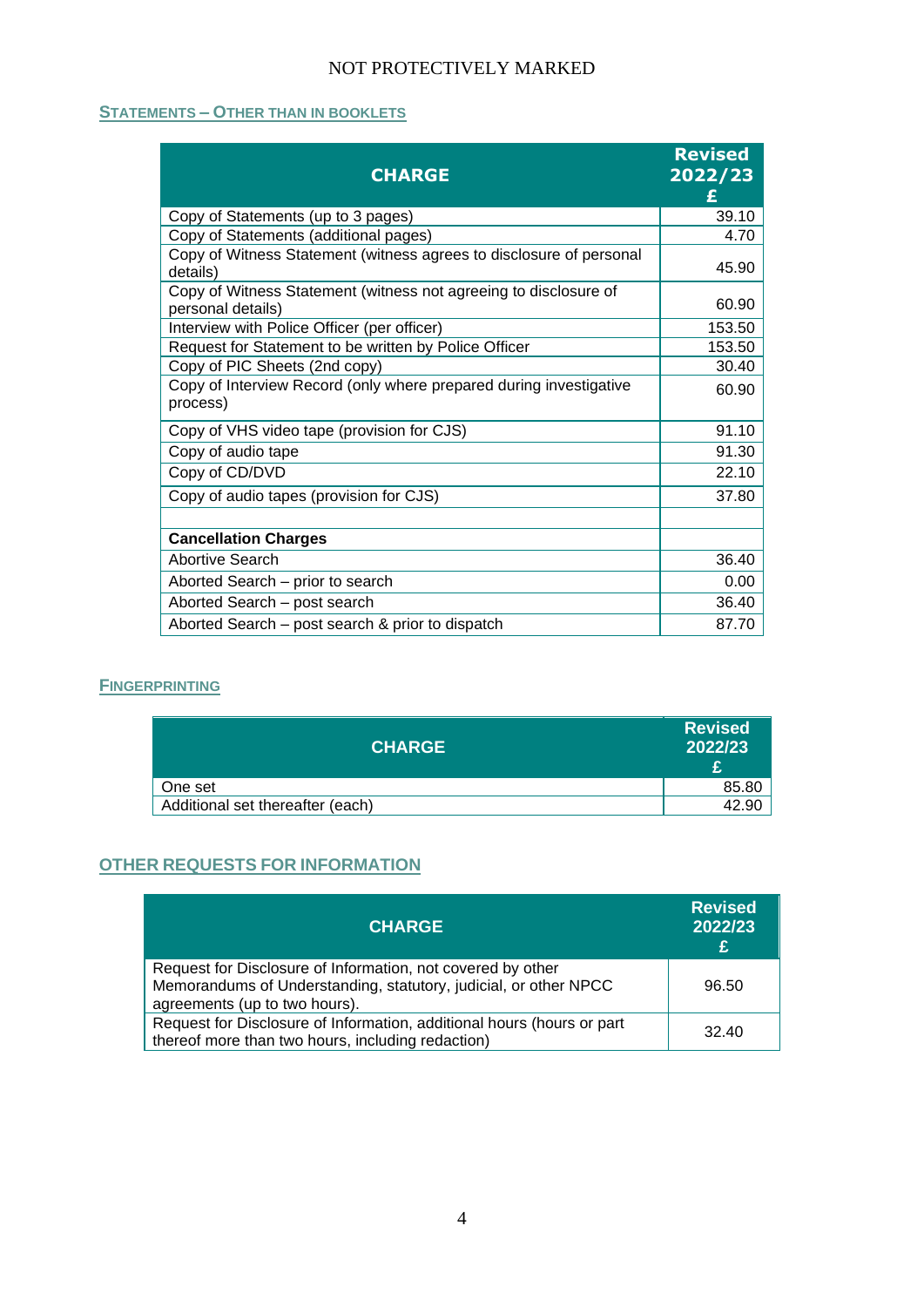### <span id="page-4-0"></span>**NPCC CHARGES AND ASSOCIATION OF BRITISH INSURERS**

| <b>CHARGE</b>                                              | <b>Revised</b><br>2022/23<br>£ |
|------------------------------------------------------------|--------------------------------|
| Request (crime/lost property number etc) – MOU App D (a)   | 32.40                          |
| Request (In response to specific questions) – MOU App D(b) | 137.30                         |
| Interview with Police Officer (per Officer) – MOU Para 4.5 | 153.50                         |
|                                                            |                                |

Police Forces will supply information regarding reported crime/loss of property where the insurer has a specific reason to check the related claim. Specific details regarding the services and charges are listed in the Memorandum of Understanding (MOU) between National Policing and the Association of British Insurers. Charges for services provided under this MOU will incur standard charges listed elsewhere in this handbook and HMRC has instructed is to be considered outside the scope of VAT.

Expedited requests incur the appropriate fee for details requested and will require any overtime necessary at current rates to produce the information in the required timescale (if possible). Any requests for interviews or statements from Police Officers/Staff will incur standard charges listed elsewhere in this handbook.

(All requests under the ABI MOU are subject to VAT at the then current rate.)

#### **OTHER REGULAR ITEMS**

|                            | <b>CHARGE</b> | <b>Revised</b><br>2022/23<br>£ |
|----------------------------|---------------|--------------------------------|
| Crime Report               |               | 96.70                          |
| MG <sub>5</sub>            |               | 38.60                          |
| MG <sub>3</sub>            |               | 38.60                          |
| Incident Log               |               | 39.30                          |
| <b>PNC Convictions</b>     |               | 38.60                          |
| <b>Caution Certificate</b> |               | 25.20                          |
| Domestic Violence Report   |               | 58.10                          |
| <b>Occurrence Summary</b>  |               | 19.60                          |
| <b>Custody Record</b>      |               | 19.60                          |
|                            |               |                                |

Where not otherwise stated or subject to an NPCC Memorandum of Understanding, the following charges will apply, as recommended by NPCC Guidelines.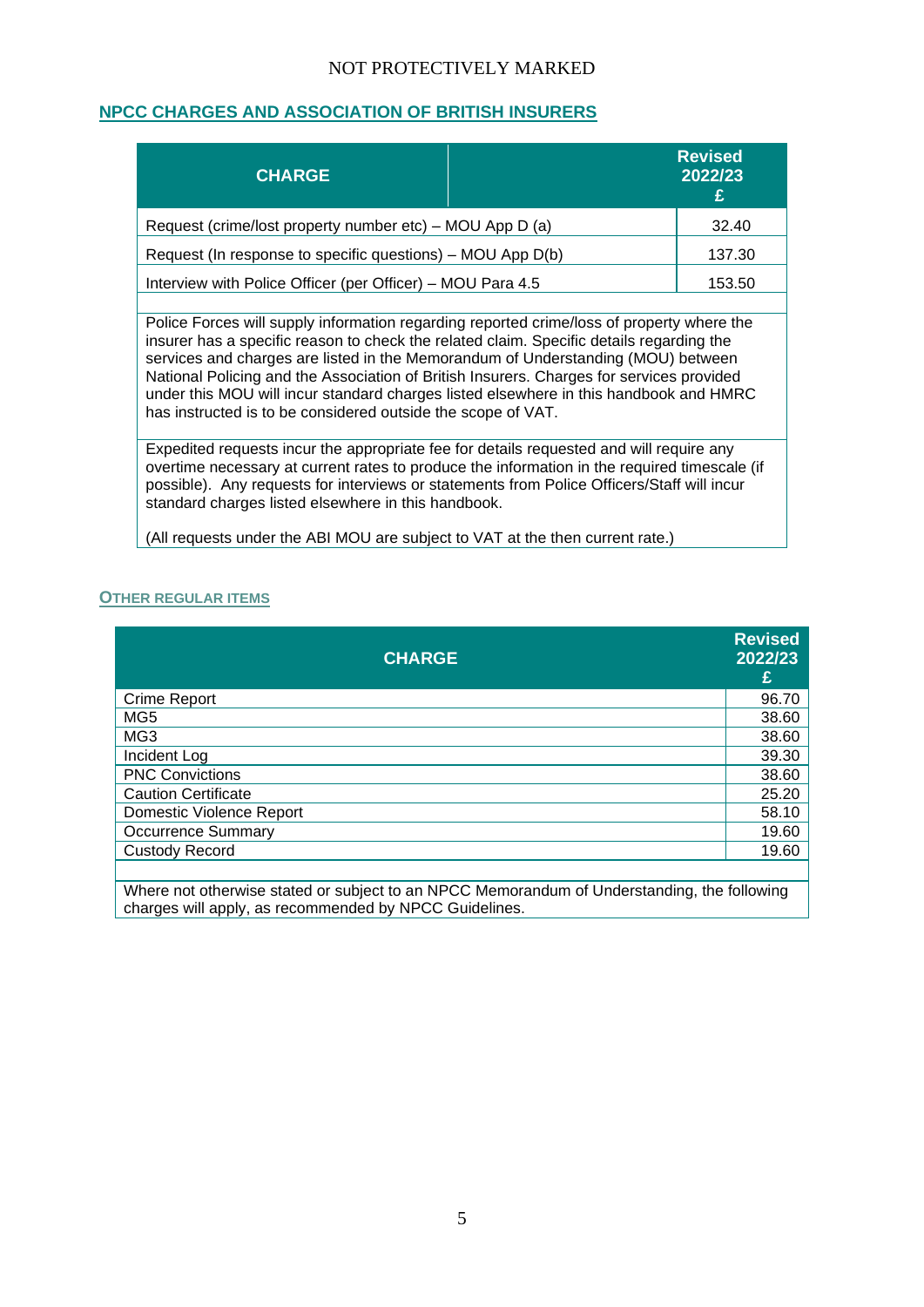## <span id="page-5-0"></span>**NPCC CHARGES FOR ALARM REGISTRATIONS**

The following NPCC approved charging structure is adopted by all police forces seeking to recover administration costs in respect of registration of security systems which terminate at a recognised Alarm Receiving Centre (ARC), Remote Video Response Centre (RVRC) for CCTV and System Operating Centre (SOC) for vehicle tracking. The administration fee is payable for:

- New Unique Reference Number (URN) applications
- New occupiers/owners of premises taking over existing security systems
- Existing user changing security company

Where a security company cancels a URN, a period of 28 days grace should be given to allow another security company to take over the URN. Where a security company applies to take over a URN from an existing company and/or Maintenance Contract, they may do so supported by the customer's authority. The administration fee is not applicable when:

- A security company takes over another security company.
- A security company ceases to trade, and another company takes over the URNs within 28 days
- Premises change name only. (Evidence will be required to ensure it is a change of name only and not change of owner/user).

Panic Attack Alarms will be issued with a separate URN and as such, generate an additional charge.

| <b>CHARGE</b>                       | <b>Revised</b><br>2022/23<br>£ |
|-------------------------------------|--------------------------------|
| Intruder Alarm Registration Fee     | 48.00                          |
| Panic Attack Alarm Registration Fee | 48.00                          |

A reduced administration fee is applicable when a company has two URNs (Intruder & Personal Attack/Hold-up) and:

- The company is taken over or
- The premises are taken over or
- The company changes security company supplier (as long as the previous security company does not cancel the URNs immediately).

| <b>CHARGE</b>                                                              | <b>Revised</b><br>2022/23<br>£. |
|----------------------------------------------------------------------------|---------------------------------|
| Reduced combined Intruder / Personal Attack/Hold Up Alarm Registration Fee | 91.80                           |

For Lone Worker Devices (LWDs), The ARC may apply to the relevant police force for a URN, if the conditions of the NPCC Police Response to Security Systems (Police Requirements for Lone Worker Services) are complied with. The cost of the URN will depend on the number of systems monitored, as detailed in the table below.

| <b>CHARGE</b>               | <b>RATE</b><br><b>PER</b><br><b>ANNUM</b><br>£ |
|-----------------------------|------------------------------------------------|
| Under 10,000 LWDs           | 58.00                                          |
| 10,000 to 50,000 LWDs       | 87.00                                          |
| Above 50,000 LWDs           | 116.00                                         |
| CAT 5 Vehicle Tracking SOCs | 56.30                                          |

All charges for URNs will attract VAT at the standard rate.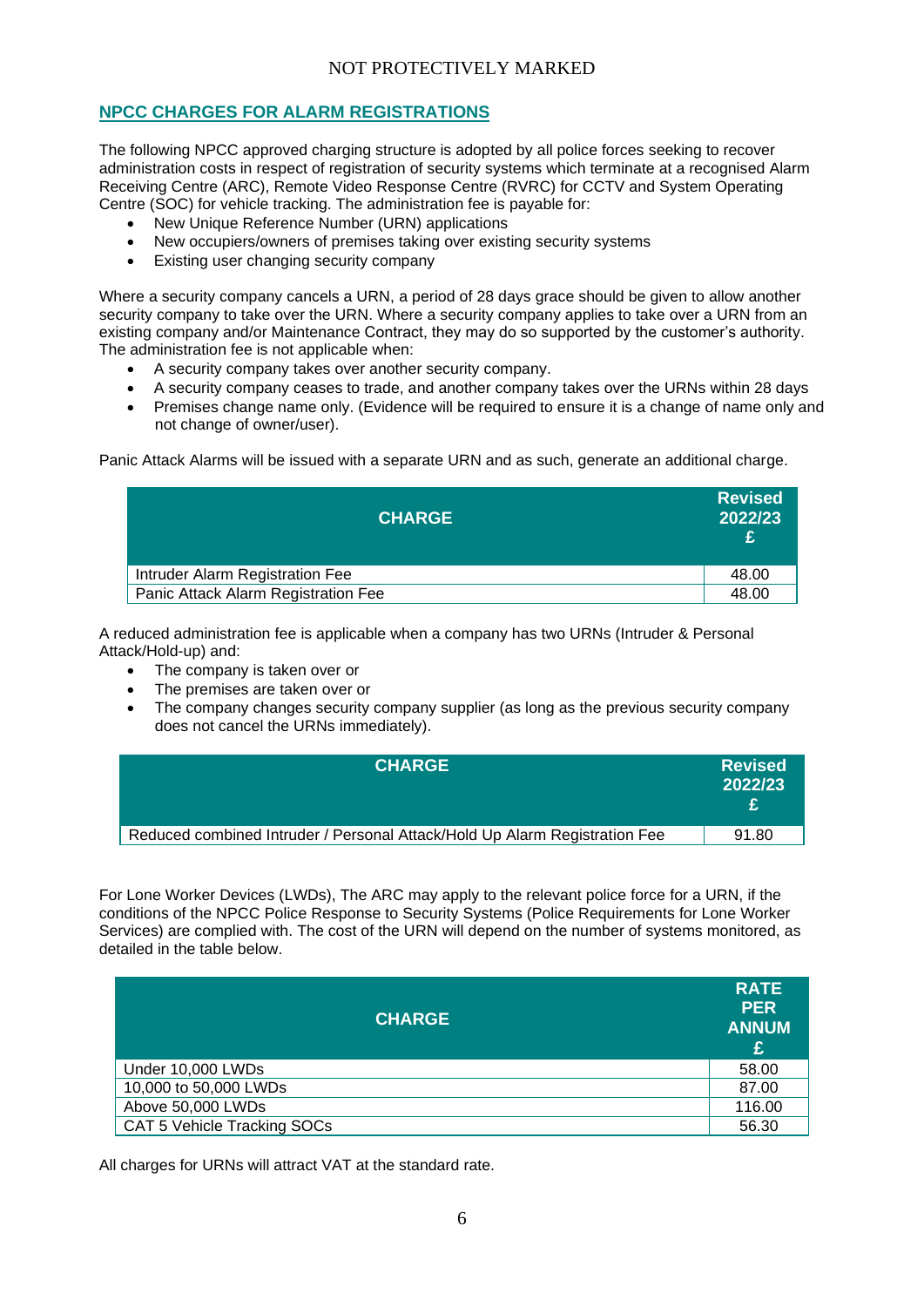## **HOME OFFICE ADVISED CHARGES**

## **FIREARMS LICENSING**

| <b>HOME OFFICE CHARGES</b>                                                     | <b>Statutory</b><br><b>Charges</b><br>£ |
|--------------------------------------------------------------------------------|-----------------------------------------|
| <b>Firearms Certificate (FAC)</b>                                              |                                         |
| Grant<br>(Form 201)                                                            | 88.00                                   |
| (Form 201)<br>Renewal                                                          | 62.00                                   |
| Variation - one for one<br>(Form 202)                                          | 0.00                                    |
| Variation (not like for like)<br>(Form 202)                                    | 20.00                                   |
| Replacement                                                                    | 4.00                                    |
| <b>Shotgun Certificate (SGC)</b>                                               |                                         |
| Grant<br>(Form 201)                                                            | 79.50                                   |
| (Form 201)<br>Renewal                                                          | 49.00                                   |
| Replacement                                                                    | 4.00                                    |
| Shotgun Certificate Grant (Co-Terminus with FAC) (Form 201)                    | 90.00                                   |
| Shotgun Certificate Renewal (Co-Terminus with FAC)                             | 65.00                                   |
| <b>Visitors Permit</b>                                                         |                                         |
| Visitors Permit (individual {1 to5} per person)<br>(Form 107)                  | 20.00                                   |
| Visitors Permit (Group {6 to 20}) in total<br>(Form 107)                       | 100.00                                  |
| Home Office Club Approval                                                      | 84.00                                   |
| <b>Registered Firearms Dealer</b>                                              |                                         |
| Grant/Registration<br>(Form 116)                                               | 200.00                                  |
| Renewal<br>(Form 116)                                                          | 200.00                                  |
| <b>Explosives</b>                                                              |                                         |
| (COER & MSER) Explosives Certificate, Manufacturing Licenses/Registration, and | Please                                  |
| variations thereof                                                             | contact for                             |
|                                                                                | specific                                |
|                                                                                | details                                 |
| <b>Game Fairs</b>                                                              | 13.00                                   |
| <b>Firearms Museum License</b>                                                 | 200.00                                  |
| Variation (not like for like)                                                  | 20.00                                   |
| Extension to additional premises                                               | 75.00                                   |
| <b>Extract from Explosives Registers</b>                                       | 10.00                                   |

## <span id="page-6-0"></span>**HOME OFFICE OTHER CHARGES**

| <b>CHARGES</b>                                       | <b>Revised</b><br>2022/23<br>£ |
|------------------------------------------------------|--------------------------------|
| Alien's Certificate (Overseas Visitors Certificates) | 34.00                          |
| Peddler's Certificate                                | 12.25                          |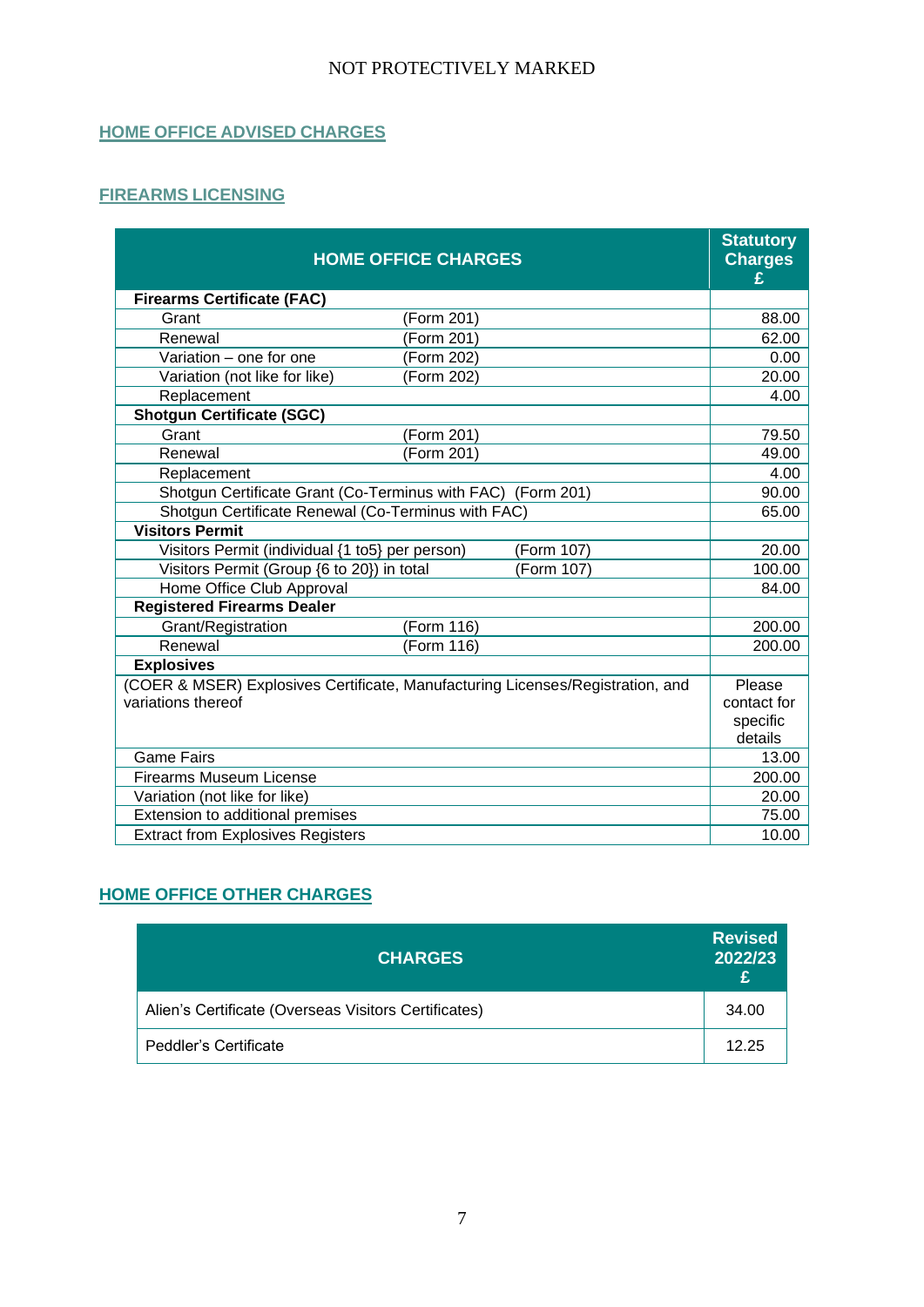#### <span id="page-7-0"></span>**PHOTOCOPYING**

Surrey and Sussex forces do not allow the use of photocopiers or other office/IT equipment for private purposes.

## <span id="page-7-1"></span>**SPEED SURVEY CHARGES**

Forces may provide information which assists other authorities, organisations, and individuals to review traffic patterns. The services involve resources such as staff and speed indication/capture device deployment and reporting. The following charges have been established based upon standard NPCC/APPCs Guidelines on Charging for Special Police Services.

| <b>DEPLOYMENT TOOL</b>             | <b>SINGLE</b><br><b>DEPLOYMENT</b><br><b>(7 DAY UNIT</b><br><b>COST)</b> | <b>CO-LOCATED</b><br><b>(7 DAY UNIT)</b><br>COST) |
|------------------------------------|--------------------------------------------------------------------------|---------------------------------------------------|
| Speed Indication Device (per unit) | £55.30                                                                   | £55.30                                            |
| Speed Data Capture (per unit)      | £405.40                                                                  | £202.80                                           |
| Vehicle Activated Sign (per unit)  | £325.50                                                                  | £120.10                                           |

Charges for co-located devices are abated when they can be deployed at the same time as another unit, thus saving multi-journey expenditure(s).

If Traffic Management Officers are required for special purposes not listed above, they will be charged at the then current hourly rate on delivery of the service, as detailed under NPCC/APPCs Guidelines on Charging for Special Police Services.

All charges for Traffic Management services will attract VAT at the then current rate and may be subject to local abatement.

#### <span id="page-7-2"></span>**FILMING**

| <b>CHARGE</b>                                                                                                  | <b>Revised</b><br>2022/23<br>£        |
|----------------------------------------------------------------------------------------------------------------|---------------------------------------|
| Premises Charges – proportional to the premises required                                                       | <b>Minimum</b><br>£180.10 per<br>Hour |
| Supervising Officers – See section on Cost Recovery and Special<br>Police Services for individual hourly costs | <b>Cost Recovery</b><br>Rates         |

If the filming organisation requests the use of a Force crest, this will be negotiated on an individual basis, subject to further charges and appropriate vetting undertaken.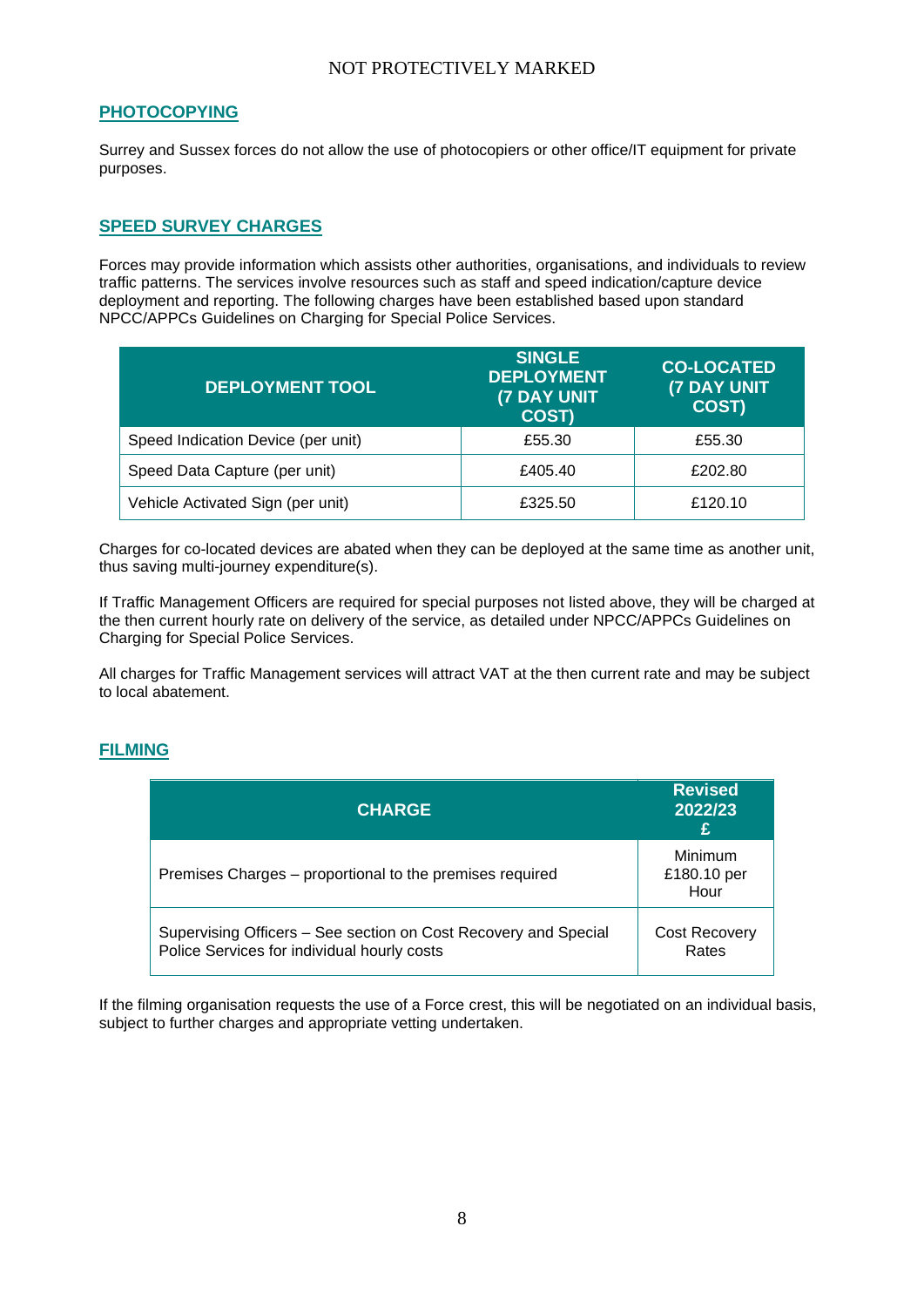## <span id="page-8-0"></span>**IDENTITY CHECKING SERVICE**

Identity checking is a service for members of the public requiring photocopies of identity documents certified as being a true likeness of the original.

| <b>CHARGE</b>                                                                                                              | <b>Revised</b><br>2022/23<br>£ |
|----------------------------------------------------------------------------------------------------------------------------|--------------------------------|
| Maximum 3 original documents against photocopies and certify<br>each photocopy as a true likeness of the original document | 9.50                           |

## <span id="page-8-1"></span>**CIVIL COURTS & TRIBUNALS**

The following charges are made at a flat rate, as recommended within NPCC/APA Guidance on Charging for Police Services.

| <b>CHARGE</b>                                 | FLAT<br><b>RATE</b><br>£. |
|-----------------------------------------------|---------------------------|
| Interview with a Police Officer (per officer) | 153.50                    |
| Statement to be written by a Police Officer   | 153.50                    |

In addition to the above 'flat rate' charges, hourly rates apply for attendance requirements (subject to premiums listed in Cost Recovery, for short notice, unsociable hours, and national holiday working) and listed below.

## <span id="page-8-2"></span>**POLICE OFFICERS**

| <b>CHARGE</b>                       | <b>SURREY</b><br><b>HOURLY RATE</b><br>£ | <b>SUSSEX</b><br><b>HOURLY RATE</b><br>£ |
|-------------------------------------|------------------------------------------|------------------------------------------|
| Attendance at Civil Court/Tribunal: |                                          |                                          |
| <b>Chief Superintendent</b>         | 124.72                                   | 120.01                                   |
| Superintendent                      | 110.07                                   | 104.89                                   |
| Chief Inspector                     | 91.06                                    | 83.07                                    |
| Inspector                           | 86.56                                    | 77.30                                    |
| Sergeant                            | 94.42                                    | 84.54                                    |
| Constable                           | 76.95                                    | 68.42                                    |
| <b>PCSO</b>                         | 52.80                                    | 49.20                                    |
| Service of Subpoena                 | 23.30                                    | 23.30                                    |
| Minimum period of hire is 4 hours   |                                          |                                          |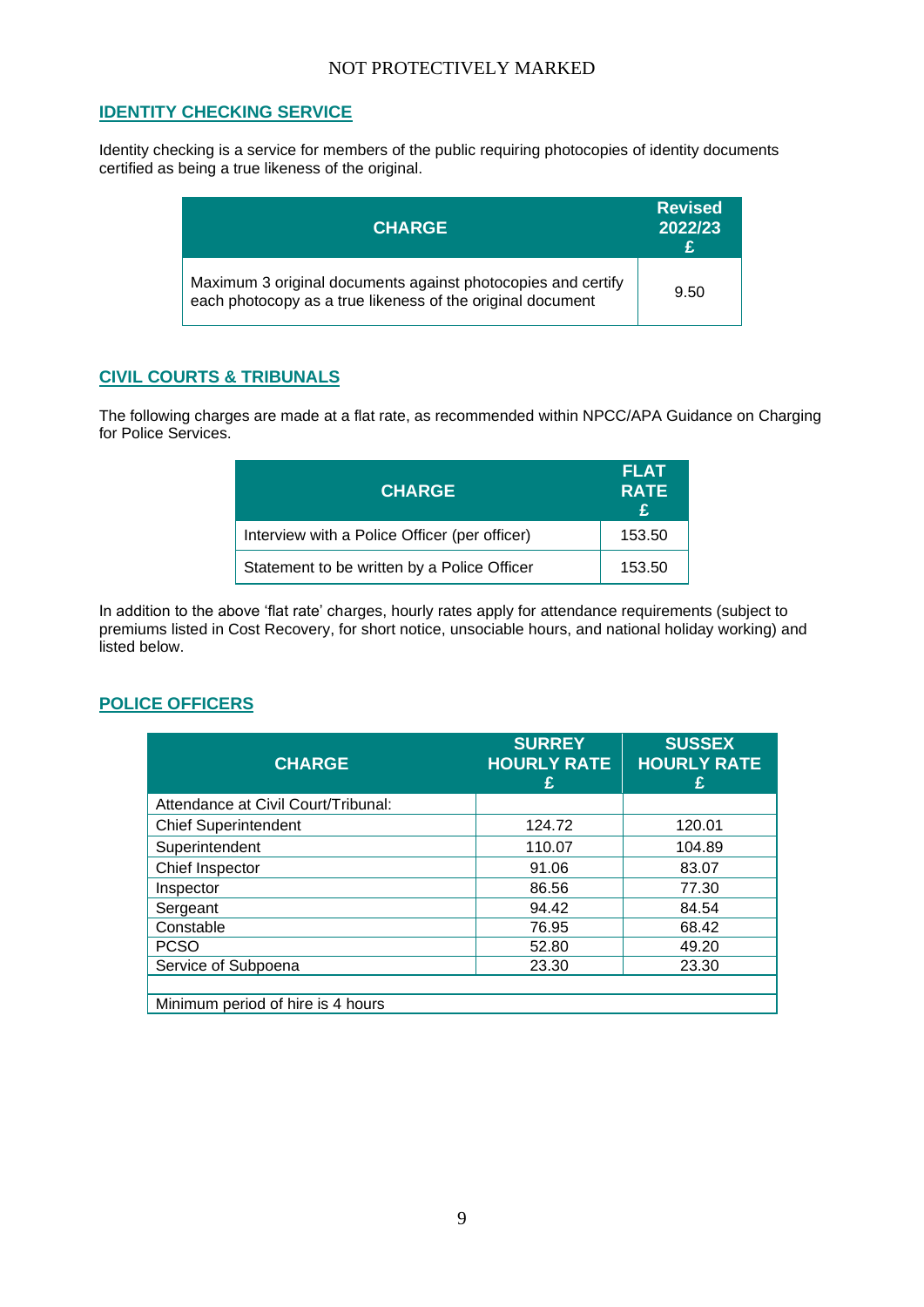## <span id="page-9-0"></span>**EXAMINATION OF COMPUTERS/MEDIA STORAGE DEVICES**

The examination of the above devices will be charged at £80.10 per hour.

## <span id="page-9-1"></span>**CLPD (PREVIOUSLY NOTIFIABLE OCCUPATIONS)**

| <b>CHARGE</b>                                                              | <b>Revised</b><br>2022/23<br>£ |
|----------------------------------------------------------------------------|--------------------------------|
| <b>CLPD Initial Disclosure</b>                                             | No Charge                      |
| CLPD Additional Information (First two-hour period)                        | No Charge                      |
| CLPD Additional Information (Hours or part thereof more than two<br>hours) | 30.00                          |

Requests are received and managed by Information Governance departments.

## <span id="page-9-2"></span>**REQUESTS FOR SERVICES NOT LISTED ELSEWHERE**

If the force receives a request to provide a service which is not listed in the current Fees and Charges Handbook and there is no existing current guidance, the following general charge calculation should be used:

- Cost of Officer / Staff time using Full Economic Cost Recovery rates (specified in the Cost Recovery and Special Police Services section of this document).
- Plus, a charge for the service/goods being provided.
- Plus, a 5% Administration charge (to a minimum of £10) to cover the issuance and processing of any invoice and payment.

Any such charge may be subject to VAT at the appropriate rate(s).

If further guidance is required regarding an unlisted service, please contact the Joint Finance Service Team by email/phone:

| <b>Force</b>         | <b>Contact Details</b>                |
|----------------------|---------------------------------------|
| <b>Surrey Police</b> | JointFinance.Service@sussex.police.uk |
| <b>Sussex Police</b> | JointFinance.Service@sussex.police.uk |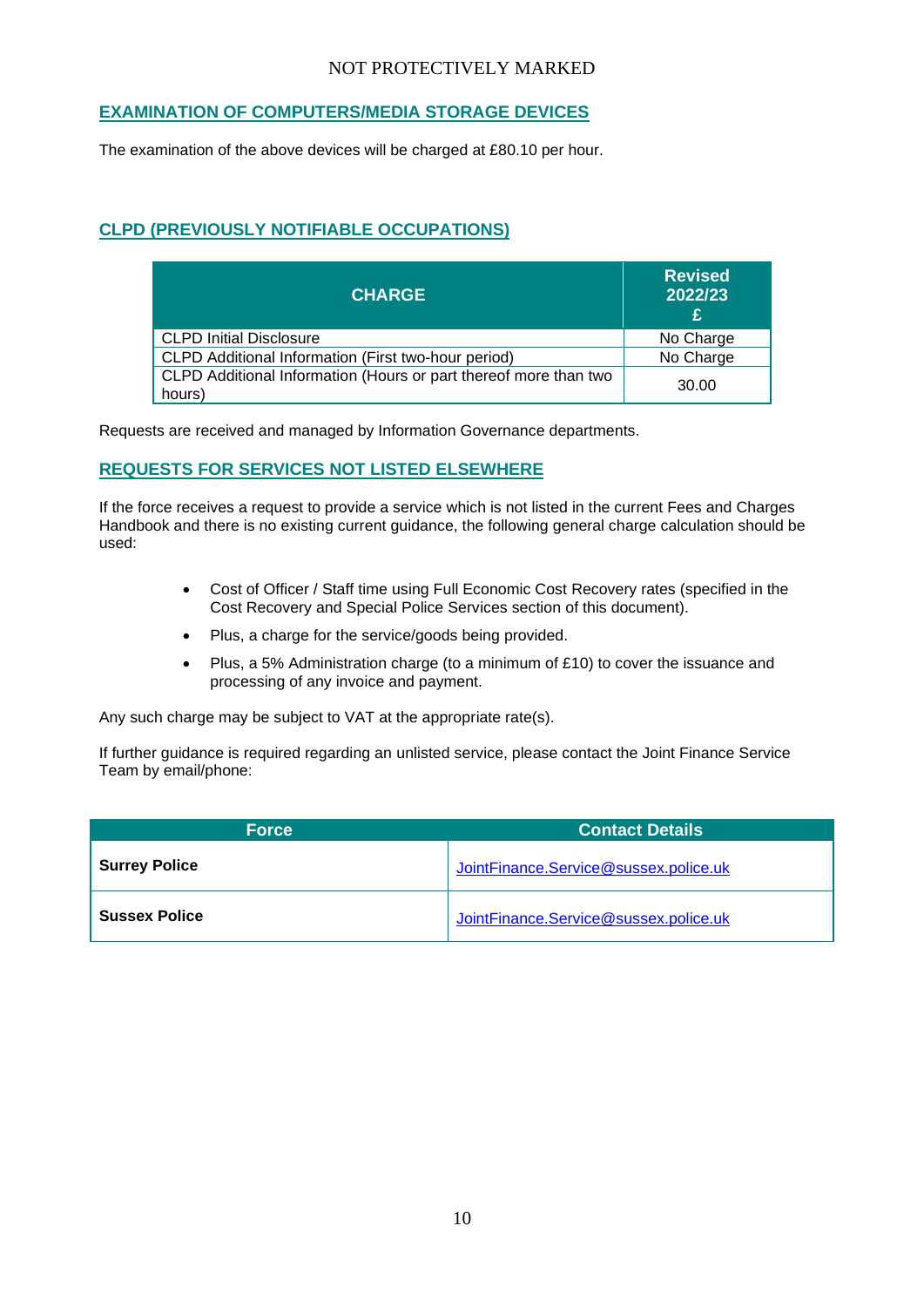#### <span id="page-10-0"></span>**COST RECOVERY AND SPECIAL POLICE SERVICES**

Police forces will take steps to maximise force income through the pursuit of cost recovery activities when it is in the interests of the force and their communities to do so. The charging formulae for police services is based upon the NPCC nationally recommended cost recovery mechanisms, as updated from time to time.

The current charges for uniformed officers and frequently requested staff grades are illustrated below. Costs for other Police Officer and Police Staff grades are available on request. Charges for Police Staff will attract VAT at the current rate and all rates may be subject to charging uplifts for national holiday or unsociable hours.

| <b>Uniform and CID</b>      | <b>Surrey</b><br><b>Hourly Rate</b><br>£ | <b>Sussex</b><br><b>Hourly Rate</b> |
|-----------------------------|------------------------------------------|-------------------------------------|
|                             |                                          |                                     |
| <b>Chief Superintendent</b> | 124.72                                   | 120.01                              |
| Superintendent              | 110.07                                   | 104.89                              |
| Chief Inspector             | 91.06                                    | 83.07                               |
| Inspector                   | 86.56                                    | 77.30                               |
| Sergeant                    | 94.42                                    | 84.54                               |
| Constable                   | 76.95                                    | 68.42                               |
| PCSO                        | 52.80                                    | 49.20                               |

| <b>Short Notice Additional</b><br><b>Premium</b> | <b>Surrey</b><br><b>Hourly Rate</b> | <b>Sussex</b><br><b>Hourly Rate</b> |
|--------------------------------------------------|-------------------------------------|-------------------------------------|
|                                                  |                                     |                                     |
| Constable (less than 5 days' notice)             | 12.13                               | 12.29                               |
| Sergeant (less than 5 days' notice)              | 15.69                               | 15.54                               |
| Constable (public holiday rate)                  | 36.38                               | 36.87                               |
| Sergeant (public holiday rate)                   | 47.06                               | 46.63                               |

| <b>Surrey Rank</b> | <b>Surrey</b><br><b>Hourly Rate</b> | <b>Sussex Rank</b> | <b>Sussex</b><br><b>Hourly Rate</b><br>£ |
|--------------------|-------------------------------------|--------------------|------------------------------------------|
|                    |                                     |                    |                                          |
| в                  | 36.34                               | SPA <sub>5</sub>   | 35.02                                    |
| C                  | 38.07                               | SPA6               | 37.23                                    |
| D                  | 41.85                               | SPA7               | 39.23                                    |
| Е                  | 44.66                               | SPA <sub>8</sub>   | 42.61                                    |
| F                  | 48.70                               | SPA <sub>9</sub>   | 46.35                                    |
| G                  | 53.47                               | SPA <sub>10</sub>  | 53.88                                    |
| н                  | 61.68                               | SPA11              | 62.50                                    |
| Controller/SOCO    | 67.92                               | Controller/SOCO    | 59.34                                    |
| Band 2             | 58.46                               | M1                 | 54.45                                    |
| Band 1             | 83.44                               | M <sub>2</sub>     | 60.56                                    |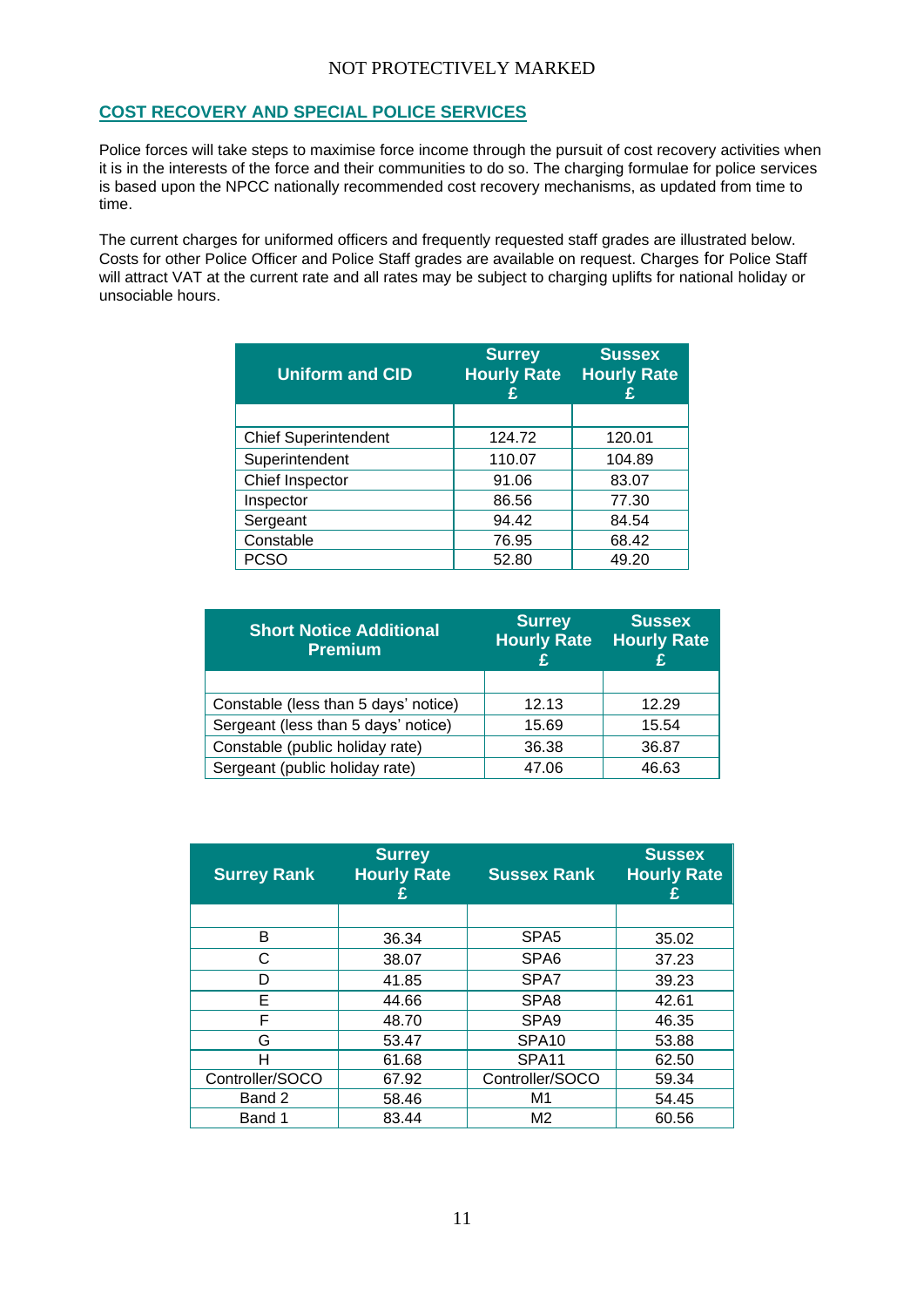## **COST RECOVERY AND SPECIAL POLICE SERVICES (Continued)**

If a request for Special Police Services is received such that 15 days' notice cannot be provided to officers and/or staff, a premium will be applied equal to the cost of providing officers at short notice. If a request is made for officers and/or staff on a public holiday, then the appropriate addition will be made to the hourly rate.

The Chief Constable may provide percentage abatements to the above charges, depending on the type of event and other contributing factors. The NPCC charging evaluation method is used to establish the abatement, if any.

(Police forces use the Special Police Services Charging Evaluation to establish which type of charging base to use. By default, Full Economic Cost Recovery should be used).

The officers of the Special Constabulary are volunteers and normally assigned to specific duties. If Police forces deploy Special Constabulary Officers to satisfy a request for service, these officers will be charged at 50% of the current Police Constable charge.

A minimum charge period of four hours applies.

Applications to the Chief Constable should be made on an appropriate force form and if the cost exceeds £2,500, a formal agreement between the local policing body and the requesting party will be required. Forces may choose to require payment before delivery of the requested service(s), if deemed appropriate.

#### **Cancellation Charges**

An event organiser must give at least 15 days' notice prior to cancellation. If this notice period is not observed a charge can be made up to the equivalent rate of 75% of the full planned costs, as per the agreed charging schedule. Cancellation charges must form part of the initial agreement as signed and agreed by both parties.

#### <span id="page-11-0"></span>**ACRO POLICE CERTIFICATES FOR VISA PURPOSES**

Individuals requiring Police Certificates for the purpose of visa applications, work permits or residence in Australia, Canada, New Zealand, and the United States of America should obtain an application form from this website. [https://www.acro.police.uk/police\\_certificates.aspx](https://www.acro.police.uk/police_certificates.aspx)

ACRO offer two services; standard and a fast track service designed to cater for those wishing to obtain a Visa quickly. The turn-around time from successful receipt of the application to dispatch of the certificate is ten and two working days respectively.

| <b>Uniform and CID</b>                                                | 2022/23 |
|-----------------------------------------------------------------------|---------|
| Standard fee $-12$ working days (to 31 <sup>st</sup> December 2022)   | 55.00   |
| Fast Track fee $-$ 4 working days (to 31 <sup>st</sup> December 2022) | 95.00   |

Fees should be enclosed with the application form to ACRO and made payable to HPA. Please note that this Certificate is processed entirely by the NPCC Criminal Records Office (ACRO). All submissions and enquiries relating to this process should be directed to ACRO, who can be contacted as follows:

**Website:** https://www.acro.police.uk

**E-mail:** [customer.services@acro.pnn.police.uk](mailto:customer.services@acro.pnn.police.uk) 

**Address:** ACRO, PO Box 481, Fareham, Hampshire, PO14 9FS

This process is not managed by local Police forces, specific enquiries in respect of this form should be made to ACRO as detailed above.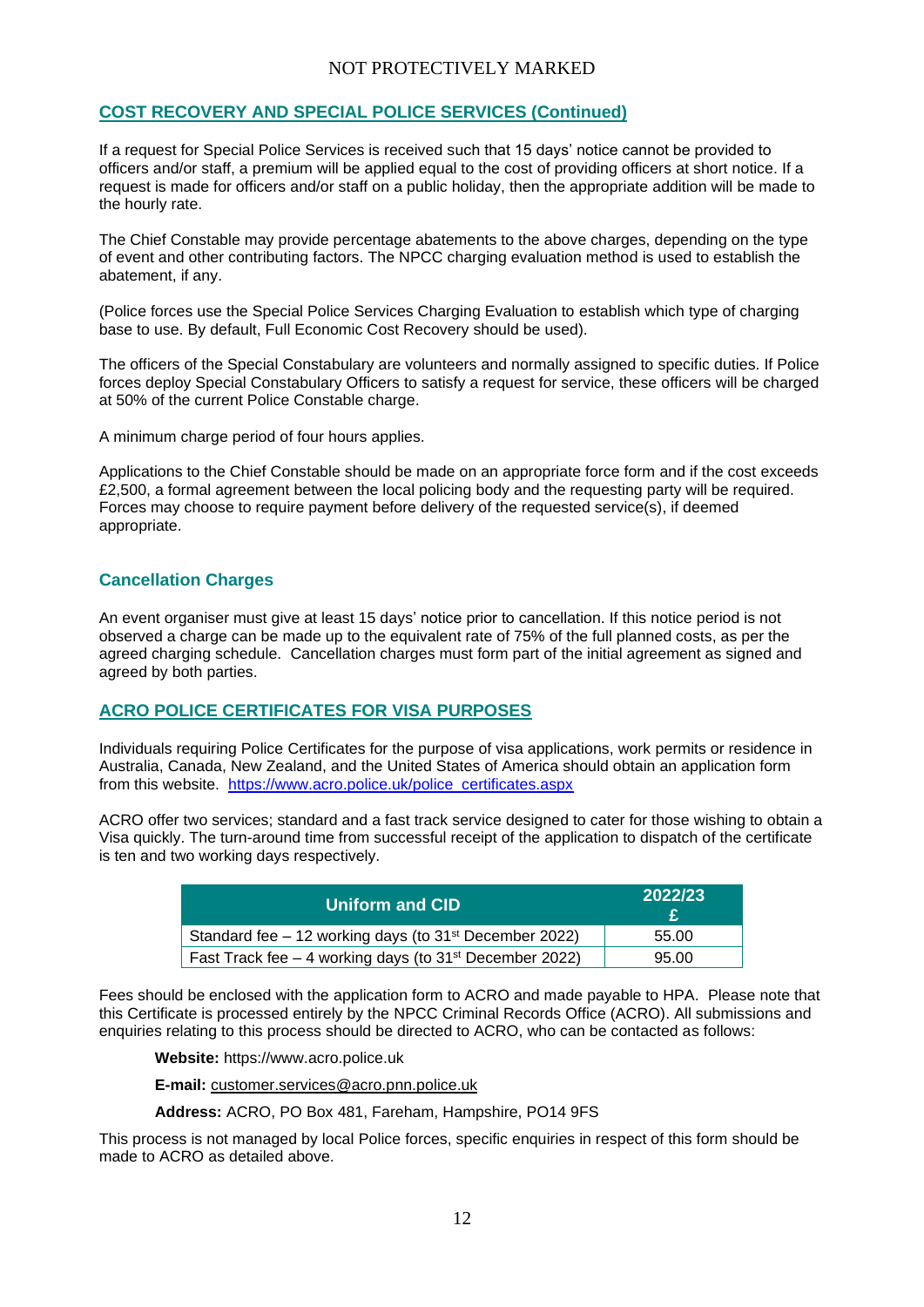## <span id="page-12-0"></span>**FREEDOM OF INFORMATION ACT FEES**

| <b>CHARGE</b>                                                    | <b>Revised</b><br>2022/23<br>F |
|------------------------------------------------------------------|--------------------------------|
| Photocopy image (per side) A4                                    | 0.16                           |
| Photocopy image (per side) A3                                    | 0.32                           |
| CD / DVD data disk                                               | 22.40                          |
| Postage                                                          | At $cost1$                     |
| Packing                                                          | At cost                        |
| Video Tape                                                       | 89.70                          |
| Other media and specific external services to<br>deliver request | At cost                        |

Police forces can charge for disbursements in all cases, regardless of whether charges are being made for marginal cost of a request (greater than £450 limit).

#### <span id="page-12-1"></span>**DATA PROTECTION ACT FEES**

The Data Protection Act 2018 –allows individuals to obtain personal information.

Schedule 2, Part 1, Paragraph 5 of the Data Protection Act also allows for information to be disclosed if it is required by law or made in connection with legal proceedings, for the purpose of obtaining legal advice or is otherwise necessary for the purposes of establishing, exercising or defending legal rights. There is no statutory obligation to release information requested under this section of the DPA, thus disclosure elicits a non-refundable administrative fee.

| <b>CHARGE</b>                                                                          | <b>Revised</b><br>2022/23<br>£ |
|----------------------------------------------------------------------------------------|--------------------------------|
| Data Protection Act - Request for information under<br>Schedule 2, Part 1, Paragraph 5 | 90.90                          |

<sup>&</sup>lt;sup>1</sup> Postage will be charged at cost, as per Royal Mail current charges at the date of posting information, depending on requested delivery method required.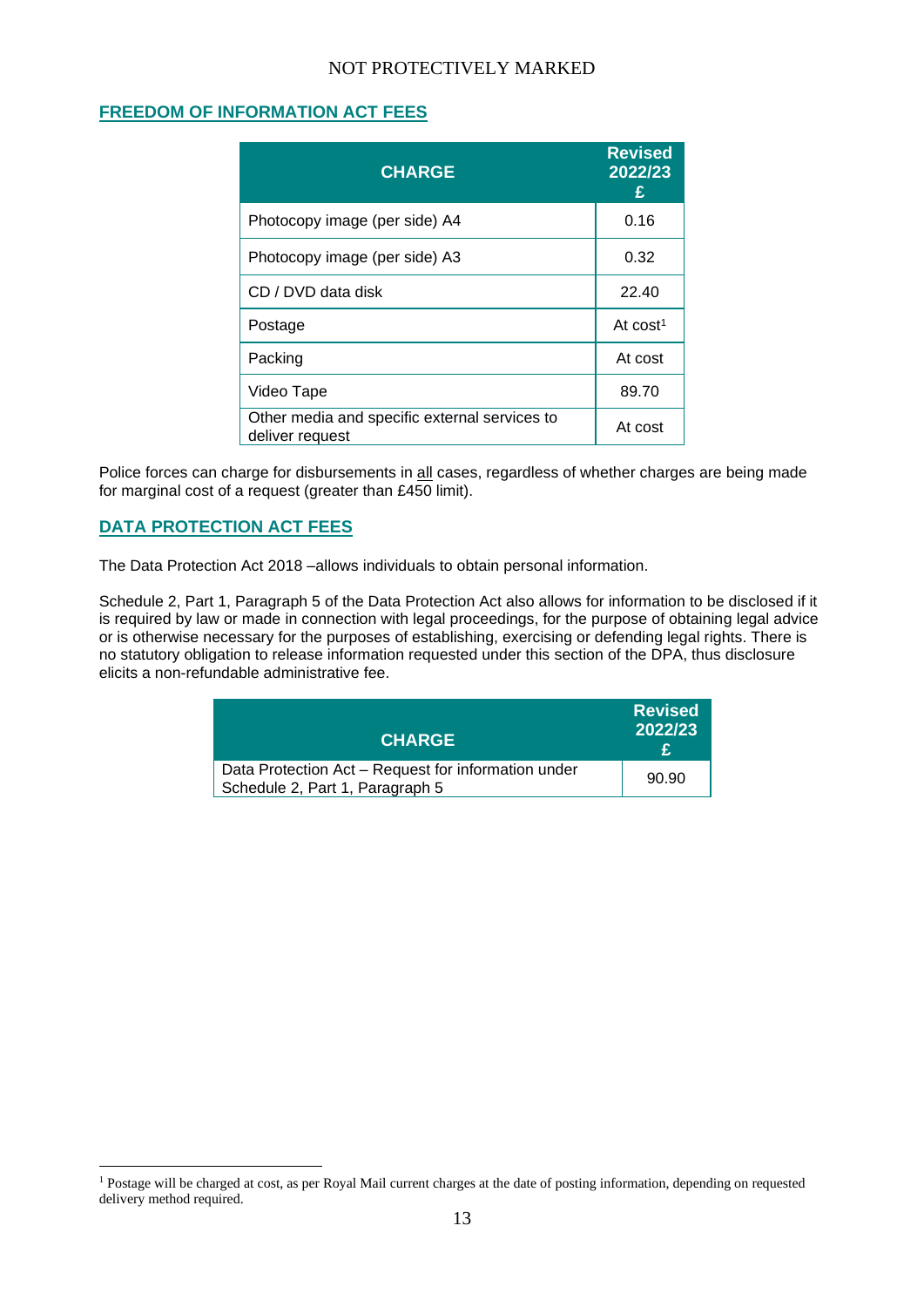## <span id="page-13-0"></span>**ACCESS TO HEALTH RECORDS UNDER THE DATA PROTECTION ACT**

Any request for access to such Health Records held by Police forces should be made in writing to Information Governance and include the patient signature authorising the consent for disclosure. The maximum charge that may be made for complying with a subject access request to health records held in a manual filing system or a combination of electronic and manual filing systems is £50.

Under the Data Protection Act 2018 (Fees and Miscellaneous Provisions) Regulations 2000, a patient or their authorised representative may be charged to view or to be provided with a copy of their health records. The maximum charges Police forces make for these requests are listed below:

| <b>REFERENCE</b>                                                    | <b>Revised</b><br>2022/23<br>£ |
|---------------------------------------------------------------------|--------------------------------|
| Data Protection Act - Subject Access Request - View Only            | No Charge                      |
| Data Protection Act - Subject Access Request - Copy held on a       | Maximum                        |
| <b>Computer System Only</b>                                         | £10.00                         |
| Data Protection Act - Subject Access Request - Copy held on a       | Maximum                        |
| <b>Manual Filing System Only</b>                                    | £50.00                         |
| Data Protection Act - Subject Access Request - View Only then       | Maximum                        |
| subsequently provide a Copy (Copy charge includes initial View fee) | £50.00                         |

The above charges are deemed to include any charges levied for post, packing. VAT is not liable on Subject Access Requests, since responding to the request is a legal duty.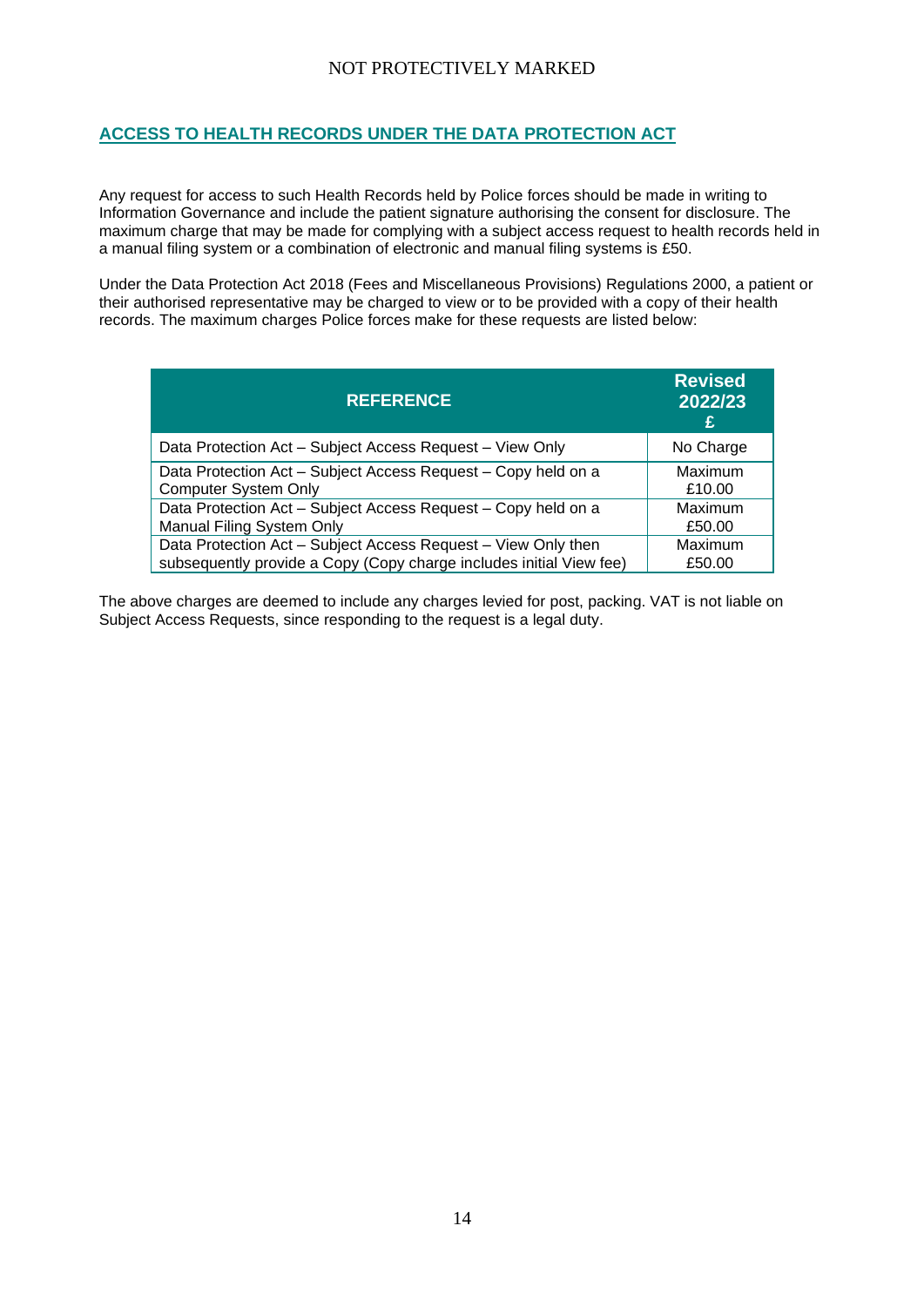## <span id="page-14-0"></span>**ACPO STANDARD MUTUAL AID RATES 2022/23**

| <b>POLICE OFFICERS</b>               |                  |        |        |         |                |                |
|--------------------------------------|------------------|--------|--------|---------|----------------|----------------|
|                                      | <b>Constable</b> | Sgt.   | Insp.  | C/Insp. | Supt.          | C/Supt.        |
| <b>Standard Deployment</b>           | £                | £      | £      | £       | £              | £              |
| <b>Basic Pay</b>                     | 36,400           | 46,500 | 56,800 | 60,800  | 78,500         | 91,000         |
| <b>Unsociable Hours</b>              | 994              | 1,269  | 1,552  | 1,662   | $\overline{0}$ | $\overline{0}$ |
| Holiday Pay Adjustment               | 990              | 1,271  | 1,576  | 1,686   | $\overline{0}$ | $\Omega$       |
| National Insurance                   | 4,600            | 6,200  | 7,800  | 8,400   | 10,800         | 11,612         |
| <b>Employment Sub-Total</b>          | 42,984           | 55,240 | 67,728 | 72,548  | 89,300         | 102,612        |
| <b>National Government</b><br>Levies | 197              | 249    | 302    | 322     | 403            | 465            |
| <b>Annual Employable Cost</b>        | 43,181           | 55,489 | 68,030 | 72,870  | 89,703         | 103,077        |
|                                      |                  |        |        |         |                |                |
| <b>Total Days</b>                    | 365              | 365    | 365    | 365     | 365            | 365            |
| <b>Annual Leave</b>                  | 26               | 26     | 26     | 26      | 26             | 26             |
| Less rest days                       | 104              | 104    | 104    | 104     | 104            | 104            |
| Less Public Holidays                 | 9                | 9      | 9      | 9       | 9              | 9              |
| Less Training                        | 10               | 10     | 10     | 10      | 10             | 10             |
| <b>Less Sickness</b>                 | 11               | 11     | 11     | 11      | 11             | 11             |
| <b>Productive Days</b>               | 205              | 205    | 205    | 205     | 205            | 205            |
| Employable Cost - Daily<br>Rate      | 210.64           | 270.68 | 331.85 | 355.46  | 437.58         | 502.81         |
| Equivalent hourly rate               | 26.33            | 33.84  | 41.48  | 44.43   | 54.70          | 62.85          |
|                                      |                  |        |        |         |                |                |
|                                      | <b>Constable</b> | Sgt.   | Insp.  | C/Insp. | Supt.          | C/Supt.        |
| Grade 0 hourly rate - BH             | 52.66            | 67.67  | 51.85  | 55.54   | 68.37          | 78.56          |
| <b>Grade 1 hourly rate</b>           | 39.50            | 50.75  | 51.85  | 55.54   | 68.37          | 78.56          |
| <b>Grade 2 hourly rate</b>           | 35.02            | 45.00  | 51.85  | 55.54   | 68.37          | 78.56          |

**Note:** The above hourly rates are fixed by NPCC and represent the rates that forces should use for mutual aid operations, subject to appropriate scarce resource enhancements.

| <b>Attachment</b>                        | £      |        |        |        |         |         |
|------------------------------------------|--------|--------|--------|--------|---------|---------|
| Annual employable cost                   | 43,519 | 55,225 | 66,910 | 72,092 | 92,268  | 105,839 |
| <b>Employers pension</b><br>contribution | 12,651 | 16.054 | 19,451 | 20.958 | 26,823  | 30,768  |
| <b>Revised Employable Cost</b>           | 56,170 | 71.279 | 86,361 | 93,050 | 119.091 | 136,607 |
| Attachment - daily rate                  | 274.00 | 347.70 | 421.27 | 453.90 | 580.93  | 666.38  |

**Note:** The above hourly rates are Surrey & Sussex actual rate to be used for mutual aid operation classed as **attachment**.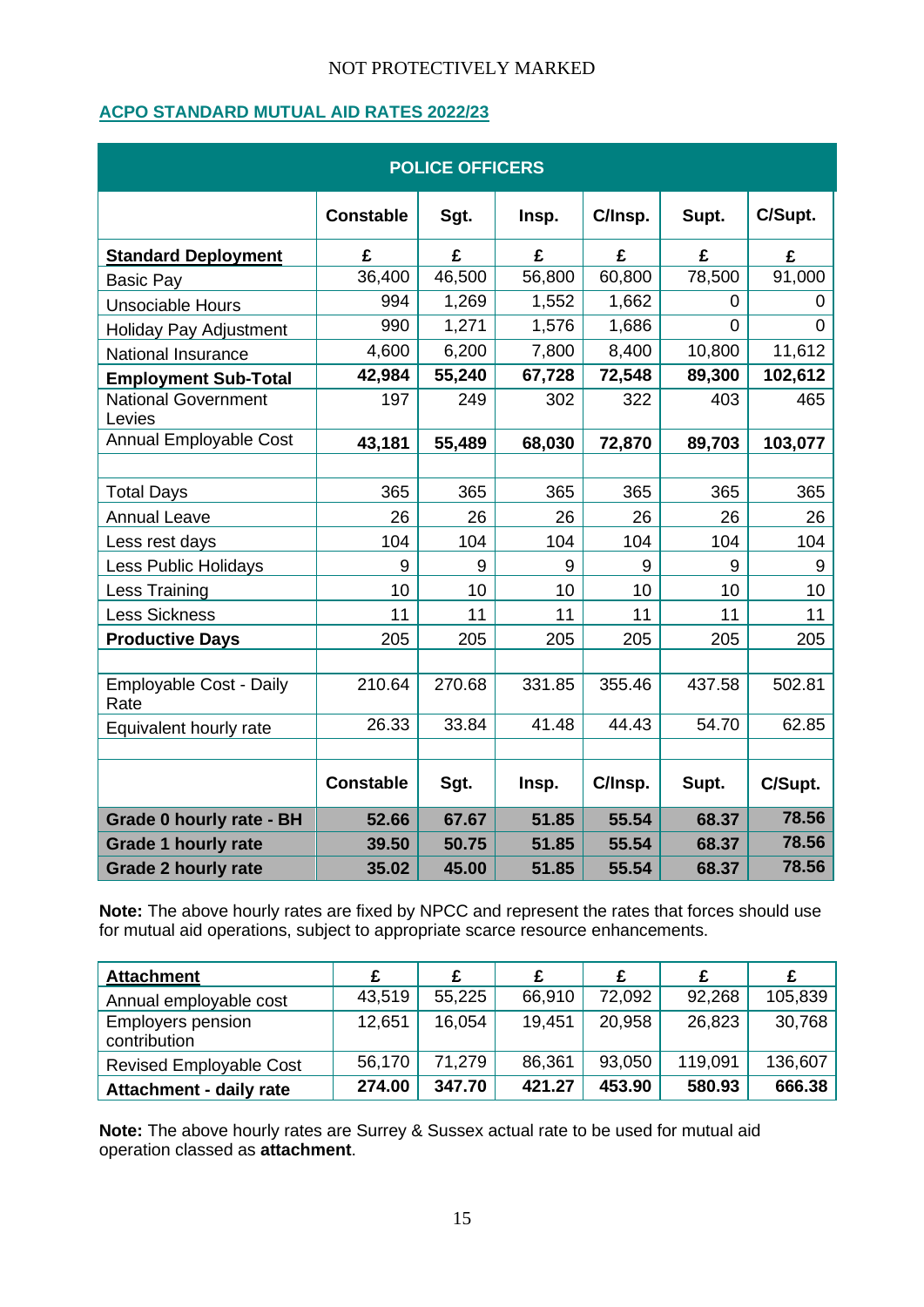| <b>POLICE STAFF</b>                 |                                     |                            |                            |                           |  |
|-------------------------------------|-------------------------------------|----------------------------|----------------------------|---------------------------|--|
|                                     | <b>SPA 5/</b><br>grade C<br>(SCP 9) | SPA8 / grade<br>E (SCP 21) | SPA11 / band<br>2 (SCP 32) | $M2$ / band 1<br>(SCP 42) |  |
| <b>Standard Deployment</b>          | £                                   | £                          | £                          | £                         |  |
| <b>Basic Pay</b>                    | 20,904                              | 25,513                     | 43,389                     | 61,260                    |  |
| Unsociable Hours (PCSO only)        | $\Omega$                            | 3,659                      | 0                          | 0                         |  |
| <b>Staff Pension</b>                | 3,717                               | 4,536                      | 7,714                      | 10,892                    |  |
| <b>National Insurance</b>           | 2,049                               | 2,501                      | 4,253                      | 6,005                     |  |
| <b>National Government Levies</b>   | 70                                  | 98                         | 138                        | 203                       |  |
| <b>Annual Employable Cost</b>       | 26,739                              | 36,307                     | 55,494                     | 78,360                    |  |
|                                     |                                     |                            |                            |                           |  |
| <b>Total Days</b>                   | 365                                 | 365                        | 365                        | 365                       |  |
| <b>Annual Leave</b>                 | 26                                  | 26                         | 31                         | 31                        |  |
| Less weekends                       | 104                                 | 104                        | 104                        | 104                       |  |
| Less PHL                            | 9                                   | 9                          | 9                          | 9                         |  |
| Less Training                       | 8                                   | 8                          | $\overline{7}$             | $\overline{7}$            |  |
| <b>Less Sickness</b>                | 11                                  | 11                         | $\overline{7}$             | $\overline{7}$            |  |
| <b>Productive Days</b>              | 207                                 | 207                        | 207                        | 207                       |  |
|                                     |                                     |                            |                            |                           |  |
| <b>Employable Cost - Daily Rate</b> | 129.17                              | 175.40                     | 268.74                     | 379.47                    |  |
| <b>Equivalent hourly rate</b>       | 17.82                               | 24.19                      | 37.07                      | 52.34                     |  |
|                                     |                                     |                            |                            |                           |  |
| <b>Grade 0 hourly rate - BH</b>     | 35.63                               | 48.39                      | 74.13                      | 104.68                    |  |
| <b>Grade 1 hourly rate</b>          | 26.73                               | 36.29                      | 55.60                      | 78.51                     |  |
| <b>Grade 2 hourly rate</b>          | 26.73                               | 36.29                      | 55.60                      | 78.51                     |  |
|                                     |                                     |                            |                            |                           |  |
| <b>Attachment</b>                   | £                                   | £                          | £                          | £                         |  |
| Annual employable cost              | 26,739                              | 36,307                     | 55,494                     | 78,360                    |  |
| <b>Attachment - daily rate</b>      | 129.17                              | 175.40                     | 268.74                     | 379.47                    |  |

The situation is slightly different for police staff as the grades identified do not necessarily align easily. Some positions will be in receipt of shift allowances. The above rates exclude overtime premiums. Where these are paid on deployment, they can be recovered via mutual aid arrangements. This is a small selection of grades and others can be provided.

Mutual aid more than six calendar months will be classed as an **attachment**.

#### <span id="page-15-0"></span>**2022/23 SECONDMENT OR ATTACHMENT NATIONAL ADMINISTRATION FEES**

The following Administration charges have been set by National Policing Chiefs Council – Finance Coordination Committee (NPCC-FCC) for the current year.

|                                     | <b>Charge Amount</b> |
|-------------------------------------|----------------------|
| <b>Attachment</b>                   |                      |
| <b>Fixed Attachment Setup Fee</b>   | 50                   |
| <b>Fixed Attachment Invoice Fee</b> | 50                   |
| <b>Secondment</b>                   |                      |
| <b>Fixed Secondment Setup Fee</b>   | 50                   |
| <b>Fixed Secondment Invoice Fee</b> | 50                   |

**The above charges are standard national rates and should be used by all forces. These rates will be updated on the 1st April each year.**